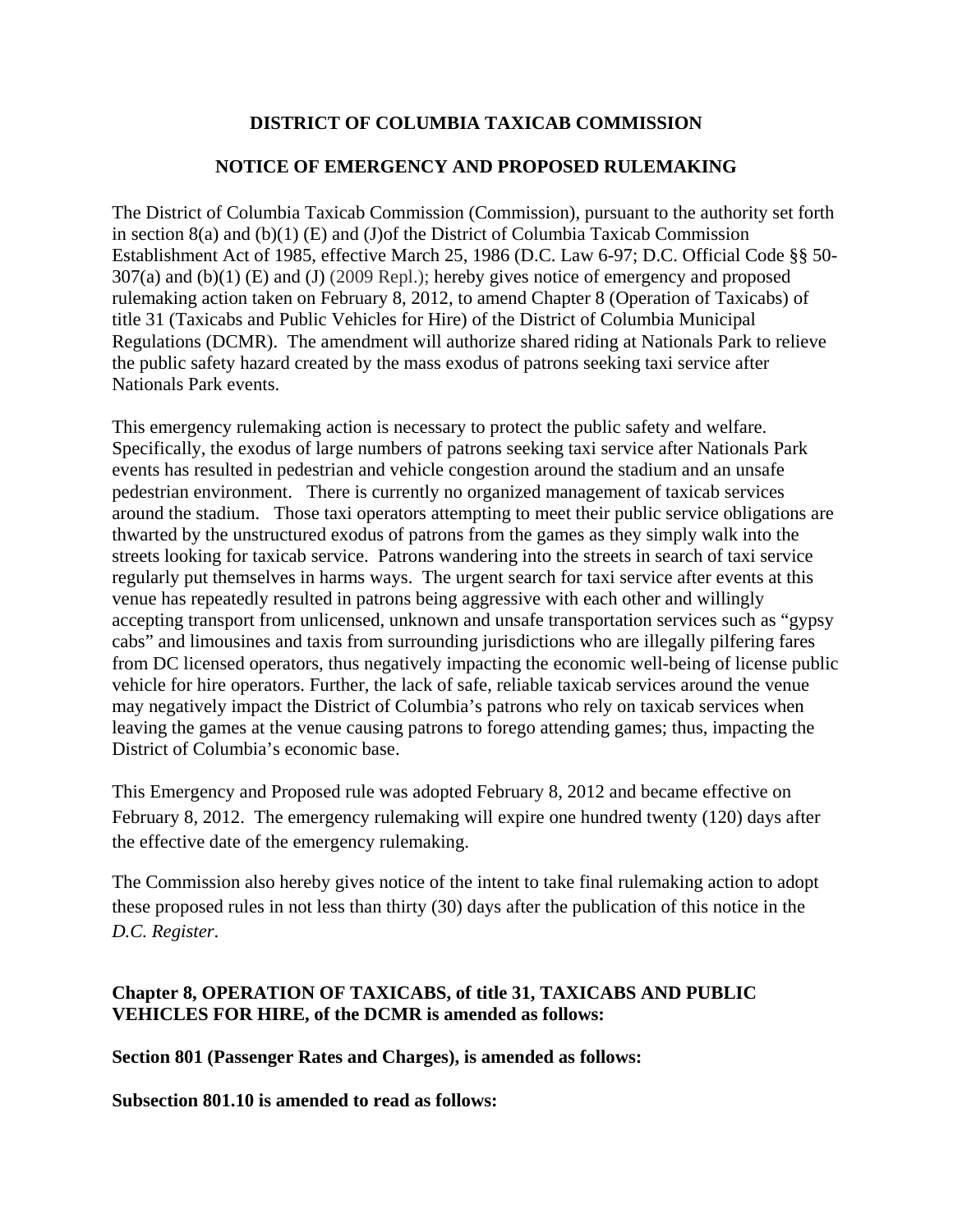801.10 As provided in § 808, Shared Riding is only allowed from Union Station, Verizon Center and Nationals Park at the direction of a Starter at designated taxi stands. The fare for Shared Riding shall be calculated in accordance with § 801.7, except that additional passenger fees do **not** apply.

#### **Subsection 808.2 is amended to read as follows:**

- 808.2 Shared riding, as defined in § 899, is only permitted at Union Station, Verizon Center, and Nationals Park at such times as are determined to be necessary to achieve adequate service by a Starter employed or authorized by Union Station, Verizon Center or Nationals Park .
	- (a) The starter shall have the sole authority to determine when a taxicab shall depart after taking on passengers, except that after an initial passenger has been taken on, the starter shall not unreasonable delay the departure of the taxicab for the purpose of securing additional passengers;
	- (b) The general direction of the destination of the first passenger shall determine the general direction of that particular trip. Other passengers whose destinations lie generally in that direction may be transported to the extent of the design capacity of the taxicab;
	- (c) Passengers shall be discharged in the order of the arrival at their respective destinations. In the event any questions arise as to the order of arrival at any destination, the question shall be resolved in favor of the passenger who entered the taxicab first; and
	- (d) Passengers have the right to refuse shared riding.

### **Subsection 808.3 is added to read as follows:**

808.3 Where shared riding is authorized in this Chapter, for Nationals Park, an operator shall not pick up a passenger except at the designated taxi stand nor discharge a passenger except at the designated discharge stand. The designated taxi sand and discharge stand shall be conspicuously posted by Nationals Park. Violations of this subsection are subject to a fine of One Hundred (\$100) dollars.

#### **Section 899, DEFINITIONS, is amended as follows:**

#### **899 DEFINITIONS**

899.1 The following words and phrases in the Definition section are amended to read as follows: